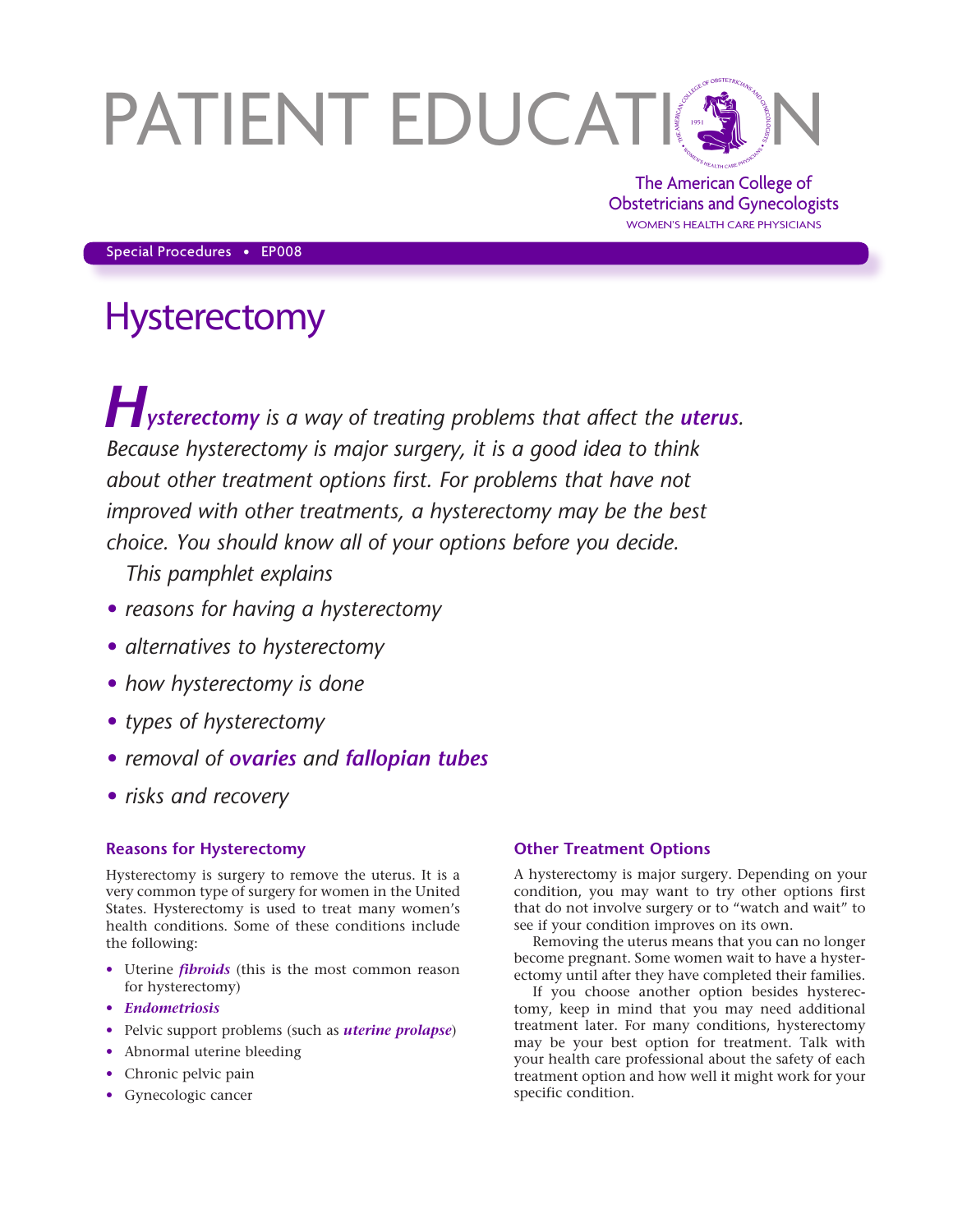# **How Hysterectomy Is Done**

**Table 1. Ways Hysterectomy Is Performed**

A hysterectomy can be done in different ways: through the *vagina*, through the abdomen, or with *laparoscopy* (see table "Ways Hysterectomy Is Performed"). The choice will depend on why you are having the surgery and other factors. Sometimes, the decision is made after the surgery begins and the surgeon is able to see whether other problems are present.

#### *Vaginal Hysterectomy*

In a vaginal hysterectomy, the uterus is removed through the vagina. There is no abdominal incision. Vaginal hysterectomy generally causes fewer complications than abdominal or laparoscopic surgery. Healing time may be shorter than with abdominal surgery, with a faster return to normal activities. It is recommended as the first choice for hysterectomy when possible.

| <b>Description</b>                                                                                      | <b>Advantages</b>                                                                                                                                                                     | <b>Disadvantages</b>                                                         |
|---------------------------------------------------------------------------------------------------------|---------------------------------------------------------------------------------------------------------------------------------------------------------------------------------------|------------------------------------------------------------------------------|
| Vaginal                                                                                                 |                                                                                                                                                                                       |                                                                              |
| Uterus is removed through<br>the vagina                                                                 | • No visible scar<br>Compared with abdominal surgery:<br>- Shorter operating time<br>- Shorter hospital stay<br>- Faster return to normal activity<br>Fewer infections<br>- Less pain | Not always possible if adhesions are.<br>present or the uterus is very large |
| Abdominal                                                                                               |                                                                                                                                                                                       |                                                                              |
| Uterus is removed through<br>an incision in the<br>lower abdomen                                        | • Can be done if <i>adhesions</i> are present<br>• Can be done on a large uterus<br>Gives surgeon a good view<br>$\bullet$                                                            | Compared with vaginal surgery or<br>laparoscopic surgery:                    |
|                                                                                                         |                                                                                                                                                                                       | • Longer hospital stay                                                       |
|                                                                                                         |                                                                                                                                                                                       | • Larger incision scar                                                       |
|                                                                                                         |                                                                                                                                                                                       | • Longer healing time                                                        |
| Laparoscopic                                                                                            |                                                                                                                                                                                       |                                                                              |
| A <i>laparoscope</i> and other<br>instruments are inserted<br>through small incisions in<br>the abdomen | Compared with abdominal<br>surgery:                                                                                                                                                   | Compared with abdominal surgery:<br>• Longer operating time                  |
|                                                                                                         | Scars are smaller                                                                                                                                                                     | • Greater risk of urinary tract injury                                       |
|                                                                                                         | Shorter hospital stay<br>$\bullet$                                                                                                                                                    |                                                                              |
|                                                                                                         | Fewer infections                                                                                                                                                                      |                                                                              |
|                                                                                                         | Less blood loss                                                                                                                                                                       |                                                                              |
| Laparoscopically assisted<br>vaginal hysterectomy (LAVH)<br>Uterus is removed through the<br>vagina     | Same as for laparoscopic surgery                                                                                                                                                      | Same as for laparoscopic surgery                                             |
| Robot-assisted laparoscopic<br>hysterectomy                                                             |                                                                                                                                                                                       |                                                                              |
| Robot attached to camera and<br>laparoscopic instruments helps<br>remove the uterus                     | Same as for laparoscopic surgery                                                                                                                                                      | • Longer operating time than laparoscopy<br>without robot                    |
|                                                                                                         |                                                                                                                                                                                       | • Requires experienced surgeon                                               |
|                                                                                                         |                                                                                                                                                                                       | More information needed on risks and<br>benefits                             |
| Single-incision laparoscopy<br>One small abdominal incision is<br>made                                  | • Same as for laparoscopic surgery<br>Single, small scar<br>$\bullet$                                                                                                                 | • Same as for laparoscopic surgery                                           |
|                                                                                                         |                                                                                                                                                                                       | Requires an experienced surgeon                                              |
|                                                                                                         |                                                                                                                                                                                       | More information needed on risks and<br>$\bullet$<br>benefits                |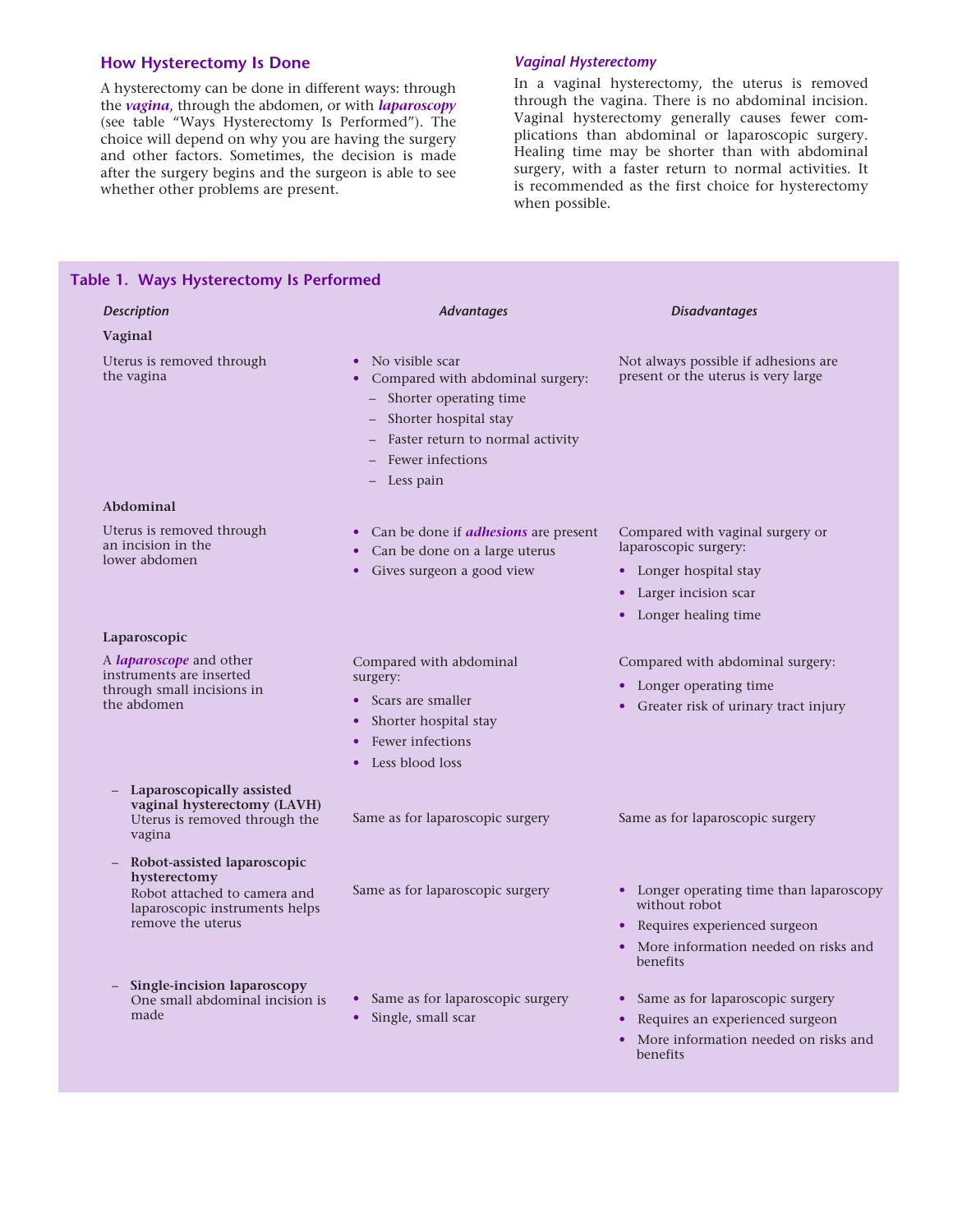Not all women can have a vaginal hysterectomy. For example, women who have adhesions from previous surgery or who have a very large uterus may not be able to have this type of surgery.

#### *Abdominal Hysterectomy*

In an abdominal hysterectomy, the uterus is removed through an incision in the lower abdomen. The opening in the abdomen gives the surgeon a clear view of the pelvic organs.

Abdominal hysterectomy is associated with an increased risk of complications, such as wound infection, bleeding, blood clots, and nerve and tissue damage, than vaginal laparoscopic hysterectomy. It generally requires a longer hospital stay and a longer recovery time than vaginal or laparoscopic hysterectomy.

#### *Laparoscopic Hysterectomy*

Laparoscopic surgery requires only a few small (about one-half inch long) incisions in the abdomen. A laparoscope inserted through one of these incisions allows the surgeon to see the pelvic organs. Other surgical instruments are used to perform the surgery through separate small incisions. The uterus can be removed in small pieces through the incisions, through a larger incision made in the abdomen, or through the vagina.

There are different kinds of laparoscopic hysterectomies. In a laparoscopic assisted vaginal hysterectomy, the uterus is removed through the vagina. A robot-assisted laparoscopic hysterectomy is performed with the help of a robotic machine controlled by the surgeon. In general, it has not been shown that robotassisted laparoscopy results in a better outcome than laparoscopy performed without robotic assistance.



Compared with abdominal hysterectomy, laparoscopic surgery results in less pain, has a lower risk of infection, and requires a shorter hospital stay. You may be able to return to your normal activities sooner.

There also are disadvantages to laparoscopic surgery. It often takes longer to perform compared with abdominal or vaginal surgery, especially if it is performed with a robot. Also, there is an increased risk of injury to the urinary tract and other organs with this type of surgery.

#### **Types of Hysterectomy**

There are different types of hysterectomy:

- Total hysterectomy—The entire uterus, including the *cervix*, is removed.
- Supracervical (also called subtotal or partial) hysterectomy—The upper part of the uterus is removed, but the cervix is left in place. This type of hysterectomy can only be performed laparoscopically or abdominally. Some women think that having a supracervical hysterectomy will affect their sexual response less than a total hysterectomy would, but there is no difference in sexual response and orgasm in women who have had the two types of surgery.
- Radical hysterectomy-This is a total hysterectomy that also includes removal of structures around the uterus. It may be recommended if cancer is diagnosed or suspected.

#### **Removal of Ovaries and Fallopian Tubes**

If needed, the ovaries and fallopian tubes may be removed at the time of hysterectomy. This is called *salpingo-oophorectomy* if both tubes and ovaries are removed; *salpingectomy* if just the fallopian tubes are removed; and *oophorectomy* if just the ovaries are removed.

The ovaries and fallopian tubes may be removed if they are abnormal (for example, they are affected by endometriosis). Your surgeon may not know whether the ovaries and fallopian tubes will be removed until the time of surgery. Women at risk of ovarian cancer or breast cancer can choose to have both ovaries removed even if they are healthy in order to reduce their cancer risk. This is called a *risk-reducing bilateral salpingo-oophorectomy*.

If the ovaries are removed before you have gone through *menopause*, you will experience immediate menopause signs and symptoms. You also may be at increased risk of *osteoporosis*.

*Hormone therapy* can be given to relieve signs and symptoms of menopause and may help reduce the risk of osteoporosis. Hormone therapy can be started immediately after surgery. Therapy can be given in a pill, patch, spray, vaginal cream, or vaginal ring. Other medications can be given to prevent osteoporosis if you are at high risk. Talk to your health care professional before surgery to discuss whether these therapies are right for you.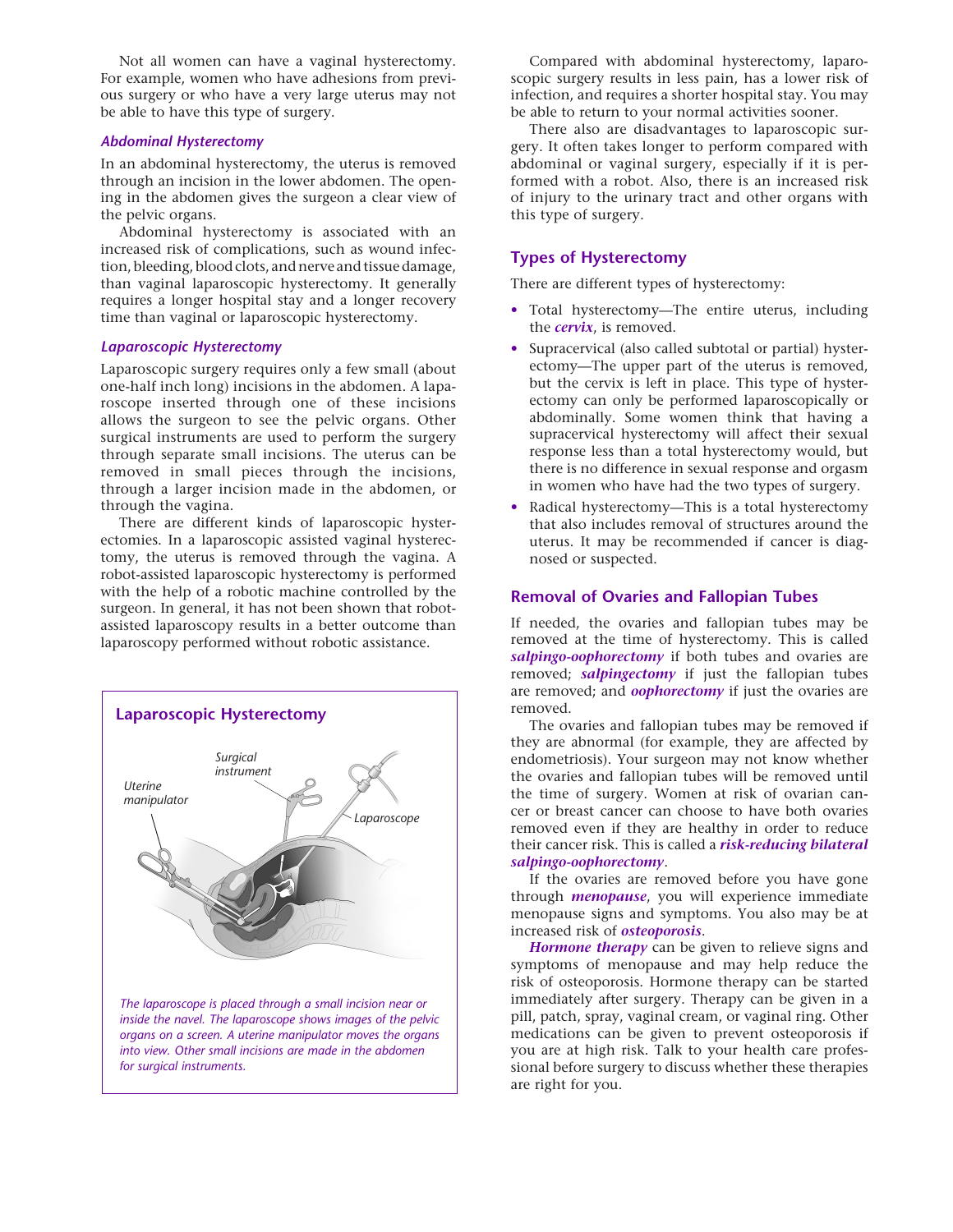Recent research suggests that ovarian cancer may start in the fallopian tubes and travel to the ovaries. Removing the tubes (but not the ovaries) at the time of hysterectomy may be an option for women who do not have cancer. This procedure is called opportunistic salpingectomy. It may help prevent ovarian cancer. Talk with your surgeon about the possible benefits of removing your fallopian tubes at the time of your surgery.



#### **Risks**

Hysterectomy is one of the safest surgical procedures. As with any surgery, however, problems can occur:

- Fever and infection
- Heavy bleeding during or after surgery
- Injury to the urinary tract or nearby organs
- Blood clots in the leg that can travel to the lungs
- Breathing or heart problems related to anesthesia
- Death

Some problems related to the surgery may not show up until a few days, weeks, or even years after surgery. These problems include formation of a blood clot in the wound or bowel blockage. Complications are more common after an abdominal hysterectomy.

Some women are at greater risk of complications than others. For example, if you have an underlying medical condition, you may be at greater risk of problems related to anesthesia. Your health care professional will assess your risks of complications and may take preventive measures. You should understand all of your specific risks before you have a hysterectomy. Discuss any concerns you have with your health care professional.

#### **Your Recovery**

If you have a hysterectomy, you may need to stay in the hospital up to a few days after surgery. The length of your hospital stay will depend on the type of hysterectomy you had and how it was done.

You will be urged to walk around as soon as possible after your surgery. Walking will help prevent blood clots in your legs. You also may receive medicine or other care to help prevent blood clots.

You can expect to have some pain for the first few days after the surgery. You will be given medication to minimize pain. You will have bleeding and discharge from your vagina for several weeks. Sanitary pads can be used after the surgery.

During the recovery period, it is important to follow your health care professional's instructions. Be sure to get plenty of rest, but you also need to move around as often as you can. Taking short walks and gradually increasing the distance you walk every day is a safe way to stay active. You should not lift heavy objects until your doctor says you can. Do not put anything in your vagina during the first 6 weeks. That includes douching, having sex, and using tampons.

Constipation is common after most hysterectomies. Some women have temporary problems with emptying the bladder after a hysterectomy. Other effects may be emotional. It is not uncommon to have an emotional response to hysterectomy. How you will feel after the surgery depends on a number of factors and differs for each woman. You may feel depressed that you are no longer able to bear children, or you may be relieved that your former symptoms are gone.